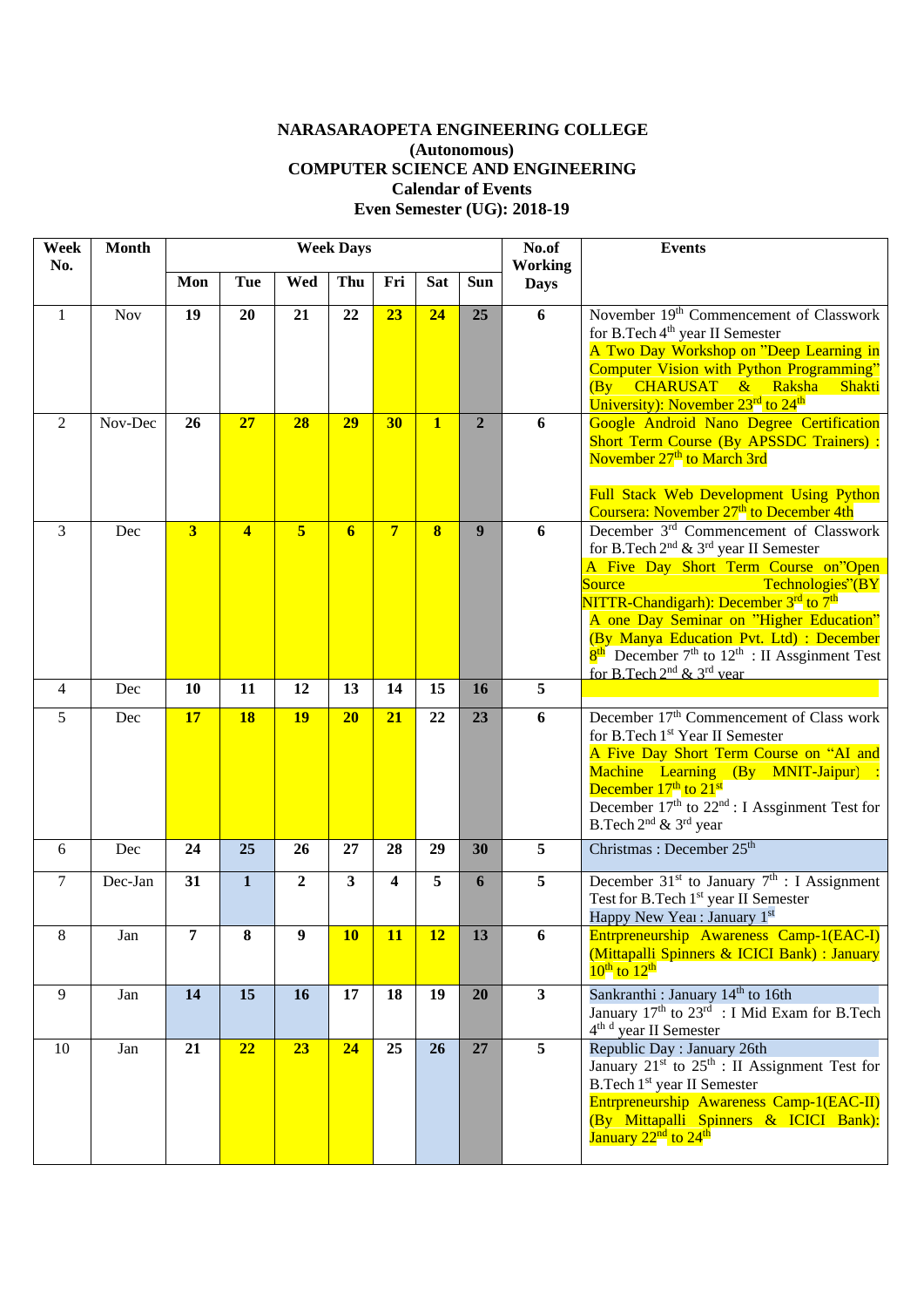| 11 | Jan-Feb | 28           | 29               | 30           | 31               | 1                       | $\overline{2}$ | $\overline{\mathbf{3}}$ | 6                       | January 28 <sup>th</sup> to February 2 <sup>nd</sup> : I Mid Exam for<br>B.Tech 2 <sup>nd</sup> to 3 <sup>rd</sup> year II Semester                                                                                                                                                                                                                                                                                  |
|----|---------|--------------|------------------|--------------|------------------|-------------------------|----------------|-------------------------|-------------------------|----------------------------------------------------------------------------------------------------------------------------------------------------------------------------------------------------------------------------------------------------------------------------------------------------------------------------------------------------------------------------------------------------------------------|
| 12 | Feb     | 4            | 5                | 6            | 7                | 8                       | 9              | 10                      | 6                       | Two Day Workshop<br>"Python"<br>$\mathsf{A}$<br>on<br>Fundamentals Implementation of Numerical<br>Methods"(By NEC College Advisor) :<br>February 8 <sup>th</sup> to 9 <sup>th</sup>                                                                                                                                                                                                                                  |
| 13 | Feb     | 11           | 12               | 13           | <b>14</b>        | 15                      | 16             | 17                      | 6                       | February $11^{th}$ to $16^{th}$ : I Mid Exam for B. Tech<br>1 <sup>st</sup> year II Semester<br>A Five Day Short Term Training Program<br>on "Problem Based Learning"(NITTTR-<br>Kolkata): February 11 <sup>th</sup> to 15 <sup>th</sup><br>Term<br>$\overline{\mathbf{A}}$<br>Five Day<br>Course<br><b>Short</b><br>"Communication<br>Skills"(NITTTR-<br>$\overline{on}$<br>Chandigarh) : February $11th$ to $15th$ |
| 14 | Feb     | 18           | <b>19</b>        | 20           | 21               | 22                      | 23             | 24                      | 6                       | February $18^{\text{th}}$ to $23^{\text{rd}}$ : III Assignment Test for<br>$2nd$ & 3 <sup>rd</sup> year II Semester<br>A Two Day Workshop on Machine Azure<br>Cloud" (Computer Society of India, NEC) :<br>February 19 <sup>th</sup> to 20 <sup>th</sup>                                                                                                                                                             |
| 15 | Feb-Mar | 25           | 26               | 27           | 28               | $\mathbf{1}$            | $\overline{2}$ | $\overline{\mathbf{3}}$ | 6                       | Swecha Freedom Fest (By Developer,<br>Thought Works & TCS) : March 1 <sup>st</sup>                                                                                                                                                                                                                                                                                                                                   |
| 16 | Mar     | 4            | 5                | 6            | 7                | $\overline{\mathbf{8}}$ | 9              | 10                      | 6                       | March $4^{\text{th}}$ to $9^{\text{th}}$ : III Assignment Exam for<br>B.Tech 1st year II Semester<br>Jubilation 2k19 : March 8 <sup>th</sup> to 9 <sup>th</sup>                                                                                                                                                                                                                                                      |
| 17 | Mar     | 11           | 12               | 13           | 14               | 15                      | 16             | 17                      |                         | March 11 <sup>th</sup> to 16 <sup>th</sup> : IV Assignment Test for<br>B.Tech 2 <sup>nd</sup> & 3 <sup>rd</sup> II Semester<br>A One Day Workshop on MOODLE Learning<br>Management System (IIT-Bombay):March<br>15 <sup>th</sup>                                                                                                                                                                                     |
| 18 | Mar     | 18           | 19               | 20           | 21               | 22                      | 23             | 24                      | 6                       |                                                                                                                                                                                                                                                                                                                                                                                                                      |
| 19 | Mar     | 25           | 26               | 27           | 28               | 29                      | 30             | 31                      | 6                       | March 25 <sup>th</sup> to 30 <sup>th</sup> : II Mid Exam for B.Tech<br>$4th$ year II Semester<br>March 25 <sup>th</sup> to 30 <sup>th</sup> : IV Assignment Exam for<br>B.Tech 1 <sup>st</sup> year II Semester                                                                                                                                                                                                      |
| 20 | Apr     | $\mathbf{1}$ | $\overline{2}$   | 3            | 4                | 5                       | 6              | $\overline{7}$          | $\overline{\mathbf{4}}$ | Babu Jagjivan Ram: April 5 <sup>th</sup><br>Ugdi : April $6th$<br>April 3rd to 9 <sup>th</sup> : II Mid Exam for B.Tech<br>2 <sup>nd</sup> &3 <sup>rd</sup> year II Semester                                                                                                                                                                                                                                         |
| 21 | Apr     | 8            | $\boldsymbol{9}$ | 10           | 11               | 12                      | 13             | 14                      | 6                       | Good Friday: April 19th<br>April 8 <sup>th</sup> to 20 <sup>th</sup> : IV year Semester End Exam                                                                                                                                                                                                                                                                                                                     |
| 22 | Apr     | 15           | 16               | 17           | 18               | 19                      | <b>20</b>      | 21                      | 5                       | for B.Tech 4 <sup>th</sup> year II Semster<br>April 15 <sup>th</sup> to 20 <sup>th</sup> : II Mid Exam for B.Tech<br>1 <sup>st</sup> year II Semester                                                                                                                                                                                                                                                                |
| 23 | Apr     | 22           | 23               | 24           | 25               | 26                      | 27             | 28                      | 6                       | A Five Day Short Term Training Program on<br>"NBA Accreditation"(By NITTTR-Kolkata):                                                                                                                                                                                                                                                                                                                                 |
| 24 | Apr-May | 29           | 30               | $\mathbf{1}$ | $\boldsymbol{2}$ | $\mathbf{3}$            | 4              | 5                       | 5                       | April 22 <sup>nd</sup> to 26 <sup>th</sup><br>A Five Day Faculty Development Program<br>on "Data Science & Big Data Analytics"(By<br><b>ICT</b> Academy ): April $23rd$ to $28th$<br>May Day: May 1 <sup>st</sup><br>April 22 <sup>nd</sup> to May 4 <sup>th</sup> : Semester End Exam for<br>B.Tech 2 <sup>nd</sup> & 3 <sup>rd</sup> year II Semester<br>April $29th$ to May $11th$ : Semester End Exam            |
| 25 | May     | 6            | $\overline{7}$   | 8            | $\boldsymbol{9}$ | 10                      | 11             | 12                      |                         |                                                                                                                                                                                                                                                                                                                                                                                                                      |
| 26 | May     | 13           | 14               | 15           | 16               | 17                      | 18             | 19                      |                         |                                                                                                                                                                                                                                                                                                                                                                                                                      |